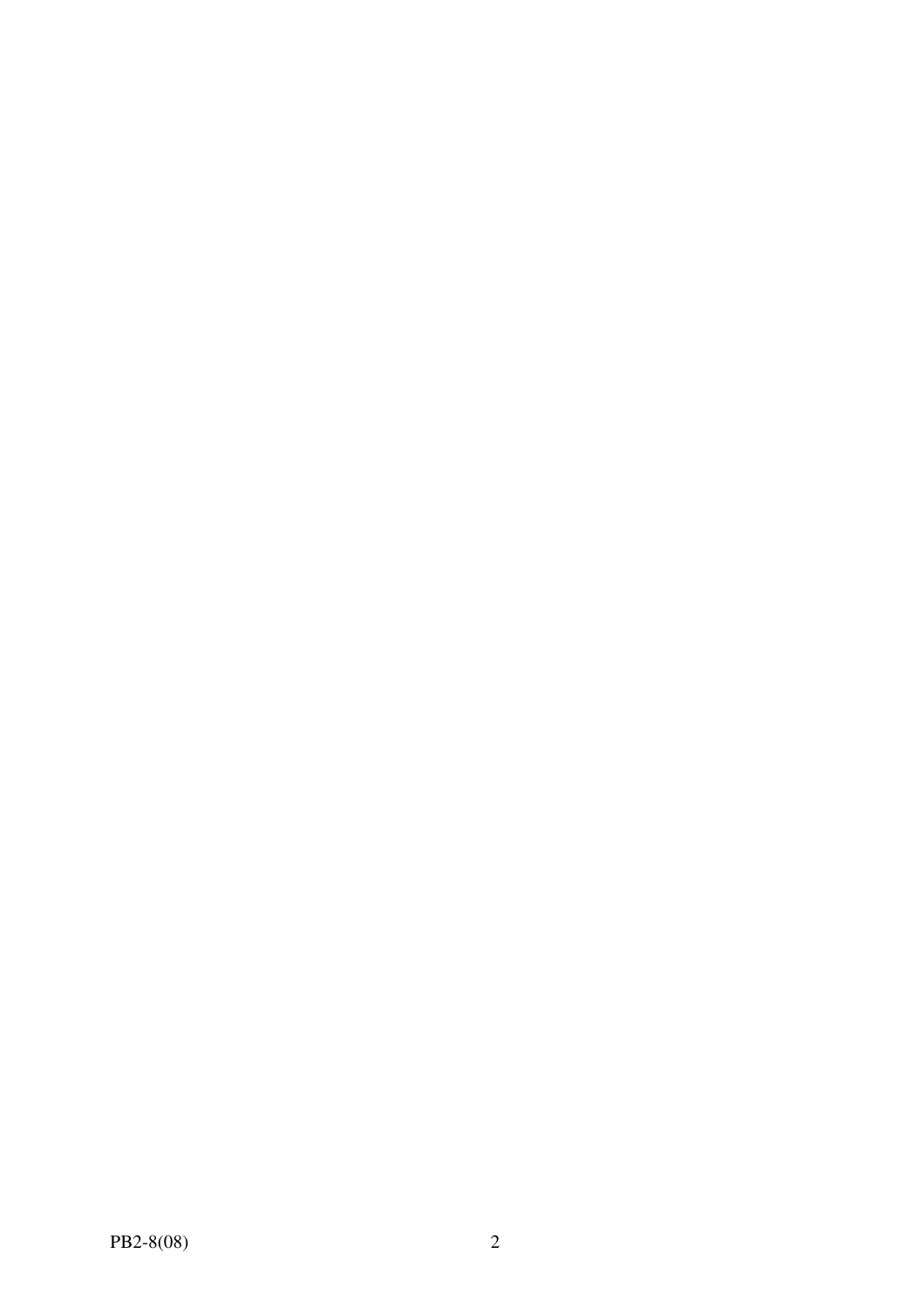## **PB2-8 (08)**

## **FLDWARN for the Haughton River**

### **1 December 2010 to 31 January 2011**

TO::BOM605 IDQ20740 Australian Government Bureau of Meteorology Queensland FLOOD WARNING FOR THE HAUGHTON RIVER Issued at 4:06 PM on Saturday the 25th of December 2010 by the Bureau of Meteorology, Brisbane. Rainfall totals of between 60-90mm during the 12 hours to 3pm Saturday has led to fast stream rises across the Haughton catchment during Saturday afternoon. Minor flooding is expected to develop along Major Creek and the Haughton River during Saturday evening, with minor to moderate flood levels expected to develop downstream at Giru during this evening. Further heavy rainfall is forecast to continue overnight Saturday which may result in higher river levels. Weather Forecast: Squally rain periods and the chance of a thunderstorm. Moderate to heavy falls. Next Issue: The next warning will be issued at about 8pm Saturday. Latest River Heights: Reid R at Flora Valley NA Haughton R at Mt Piccaninny # 2.37m rising 03:32 PM SAT 25/12/10 Major Ck upstream Haughton R # 5.54m rising 03:31 PM SAT 25/12/10 Haughton R at Powerline # 3m rising 03:18 PM SAT 25/12/10 Haughton R at Hustons Farm MA<br>Haughton R at Giru # 0.8 0.89m rising 03:02 PM SAT 25/12/10 Barratta Ck at Northcote \* 6.91m rising 02:15 PM SAT 25/12/10 West Barratta Ck at Jerona \* NA East Barratta Ck at Bruce Highway \* 3.36m rising 03:05 PM SAT 25/12/10  $\star$ ,# denotes automatic station. Warnings and River Height Bulletins are available at http://www.bom.gov.au/hydro/flood/qld . Flood Warnings are also available on telephone 1300 659 219 at a low call cost of 27.5 cents, more from mobile, public and satellite phones.

#### TO::BOM605

IDQ20740

Australian Government Bureau of Meteorology Queensland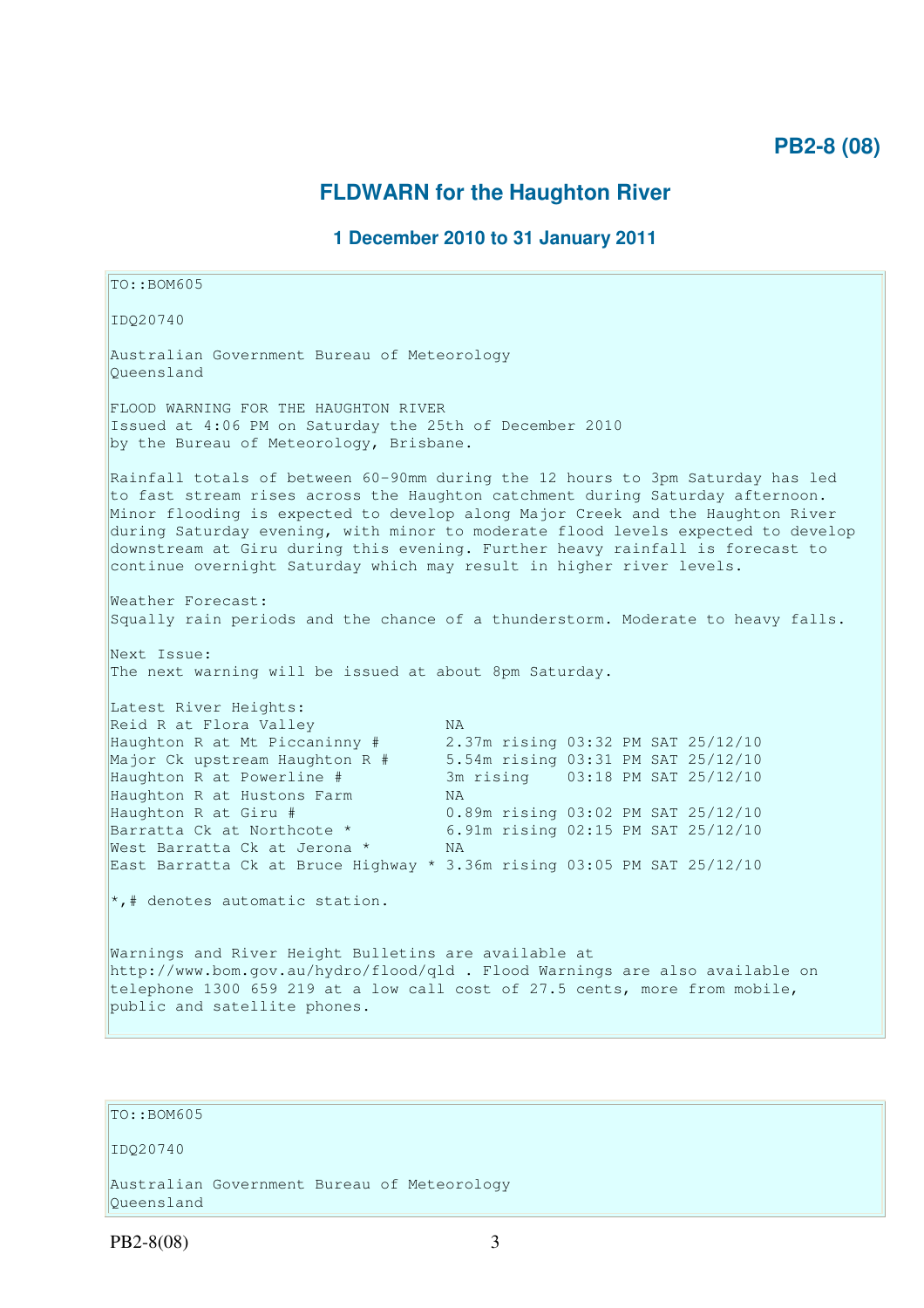FLOOD WARNING FOR THE HAUGHTON RIVER Issued at 7:27 PM on Saturday the 25th of December 2010 by the Bureau of Meteorology, Brisbane. Saturday's rain is causing fast river rises in the upper Haughton River and Major Creek. Fast river rises are expected tonight at Giru with river levels expected to exceed the major flood level of 2.5 metres. Giru is predicted to reach 2.7 metres during early Sunday morning, with possible further rises depending on tonight's rainfall in the area. Predicted River Heights/Flows: Giru: reach 2.7 metres during early Sunday morning, with possible further rises Next Issue: The next warning will be issued at about 6am Sunday or earlier if conditions change. Latest River Heights: Haughton R at Mt Piccaninny # 4.67m rising 07:14 PM SAT 25/12/10 Major Ck upstream Haughton R # 5.94m rising 07:13 PM SAT 25/12/10 Haughton R at Powerline # 3.5m rising 06:58 PM SAT 25/12/10 Haughton R at Giru # 1.09m rising 06:50 PM SAT 25/12/10 Warnings and River Height Bulletins are available at http://www.bom.gov.au/hydro/flood/qld . Flood Warnings are also available on telephone 1300 659 219 at a low call cost of 27.5 cents, more from mobile, public and satellite phones.

# IDQ20740 Australian Government Bureau of Meteorology Queensland FLOOD WARNING FOR THE HAUGHTON RIVER Issued at 5:44 AM on Sunday the 26th of December 2010 by the Bureau of Meteorology, Brisbane.

 $TO: : BOM605$ 

Rainfall recorded during the past 48 hours is causing moderate to major flooding along the Haughton River and Major Creek. Major flood levels have peaked in the upper Haughton River at Mt Piccaninny with moderate flooding continuing at Powerline and in Major Creek.

River level rises causing major flooding are forecast to reach around 2.7 metres at Giru and remain high during Sunday. Rainfall is continuing in the Haughton River catchment during Sunday morning.

Predicted River Heights/Flows: Giru Reach about 2.7 metres during Sunday morning, and remain high during Sunday. Next Issue: The next warning will be issued at about 10am Sunday.

```
Latest River Heights:
```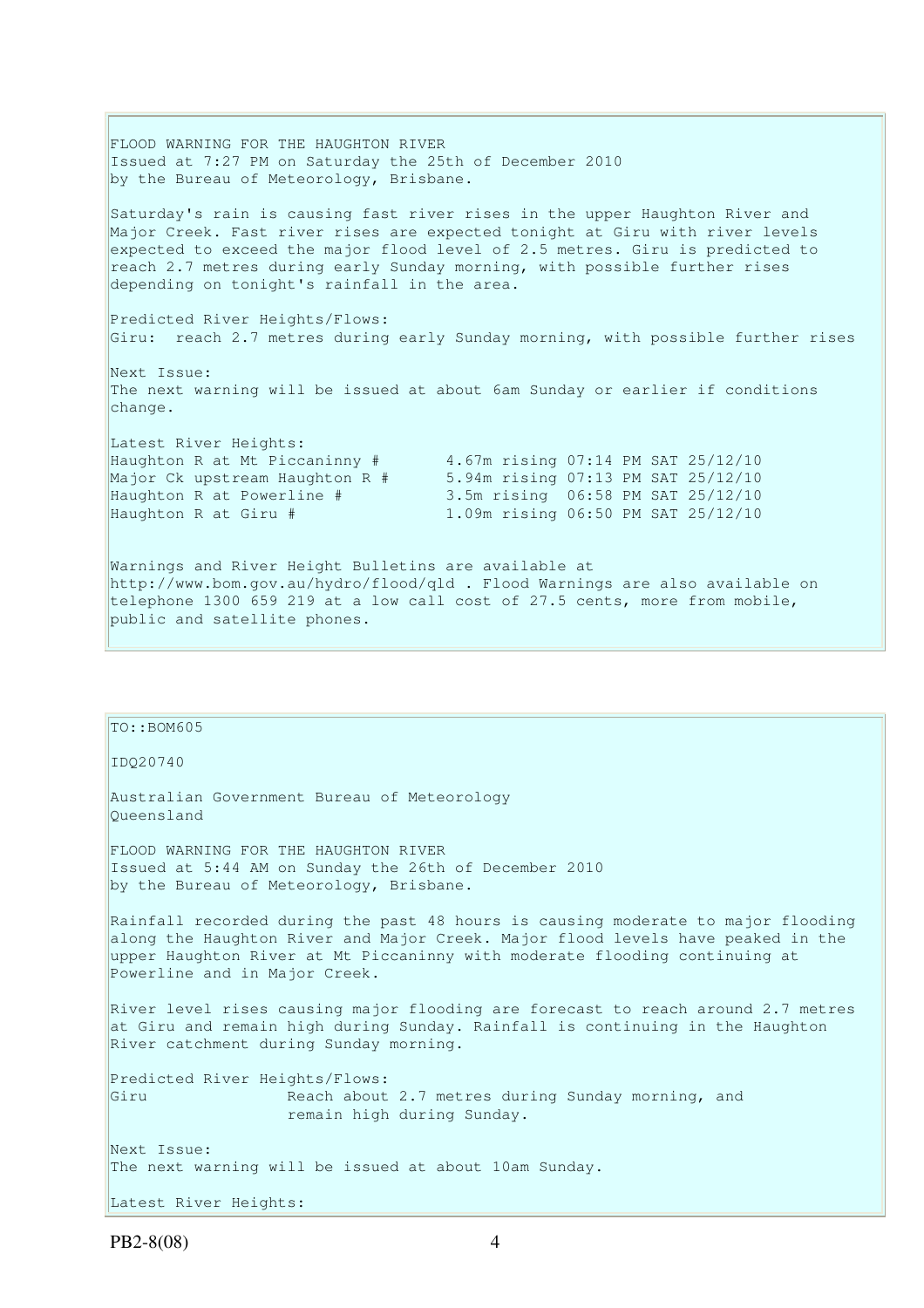| Haughton R at Mt Piccaninny #                                                | 5.32m rising 04:52 AM SUN 26/12/10 |  |
|------------------------------------------------------------------------------|------------------------------------|--|
| Major Ck upstream Haughton R #                                               | 7.89m rising 04:48 AM SUN 26/12/10 |  |
| Haughton R at Powerline #                                                    | 6.15m rising 04:48 AM SUN 26/12/10 |  |
| Haughton R at Giru #                                                         | 2.59m rising 04:47 AM SUN 26/12/10 |  |
| # from automatic station                                                     |                                    |  |
| Warnings and River Height Bulletins are available at                         |                                    |  |
| http://www.bom.gov.au/hydro/flood/qld . Flood Warnings are also available on |                                    |  |
| telephone 1300 659 219 at a low call cost of 27.5 cents, more from mobile,   |                                    |  |
| public and satellite phones.                                                 |                                    |  |
|                                                                              |                                    |  |

| TO:: BOM605                                                                                                                                               |                                              |                                                |  |
|-----------------------------------------------------------------------------------------------------------------------------------------------------------|----------------------------------------------|------------------------------------------------|--|
|                                                                                                                                                           |                                              |                                                |  |
| IDQ20740                                                                                                                                                  |                                              |                                                |  |
| Australian Government Bureau of Meteorology                                                                                                               |                                              |                                                |  |
| Oueensland                                                                                                                                                |                                              |                                                |  |
| FLOOD WARNING FOR THE HAUGHTON RIVER                                                                                                                      |                                              |                                                |  |
| Issued at 10:20 AM on Sunday the 26th of December 2010                                                                                                    |                                              |                                                |  |
| by the Bureau of Meteorology, Brisbane.                                                                                                                   |                                              |                                                |  |
| Moderate to major flooding is being recorded along the Haughton River and Major                                                                           |                                              |                                                |  |
| Creek. Major flood levels have peaked in the upper Haughton River at Mt<br>Piccaninny with moderate flooding continuing to rise at Powerline and in Major |                                              |                                                |  |
| Creek.                                                                                                                                                    |                                              |                                                |  |
|                                                                                                                                                           |                                              |                                                |  |
| Rainfall has re-commenced in the upper Haughton River catchment. Further<br>moderate to heavy rainfall is forecast with renewed rises and higher levels   |                                              |                                                |  |
| likely.                                                                                                                                                   |                                              |                                                |  |
| Predicted River Heights/Flows:                                                                                                                            |                                              |                                                |  |
| Giru                                                                                                                                                      | Peak at about 2.8 metres Sunday morning, and |                                                |  |
| remain high for the remainder of Sunday.                                                                                                                  |                                              |                                                |  |
| Weather Forecast:                                                                                                                                         |                                              |                                                |  |
| Rain areas, squally showers, and isolated thunderstorms. Local moderate to heavy<br>falls.                                                                |                                              |                                                |  |
|                                                                                                                                                           |                                              |                                                |  |
| Next Issue:                                                                                                                                               |                                              |                                                |  |
| The next warning will be issued at about 2pm Sunday.                                                                                                      |                                              |                                                |  |
| Latest River Heights:                                                                                                                                     |                                              |                                                |  |
| Haughton R at Mt Piccaninny #<br>Major Ck upstream Haughton R #                                                                                           | 5.12m falling<br>8.34m rising                | 09:22 AM SUN 26/12/10<br>09:00 AM SUN 26/12/10 |  |
| Haughton R at Powerline #                                                                                                                                 | 6.8m rising                                  | 08:58 AM SUN 26/12/10                          |  |
| Haughton R at Giru #                                                                                                                                      | 2.79m rising                                 | 09:22 AM SUN 26/12/10                          |  |
| # from automatic station                                                                                                                                  |                                              |                                                |  |
| Warnings and River Height Bulletins are available at                                                                                                      |                                              |                                                |  |
| http://www.bom.gov.au/hydro/flood/qld . Flood Warnings are also available on                                                                              |                                              |                                                |  |
| telephone 1300 659 219 at a low call cost of 27.5 cents, more from mobile,<br>public and satellite phones.                                                |                                              |                                                |  |
|                                                                                                                                                           |                                              |                                                |  |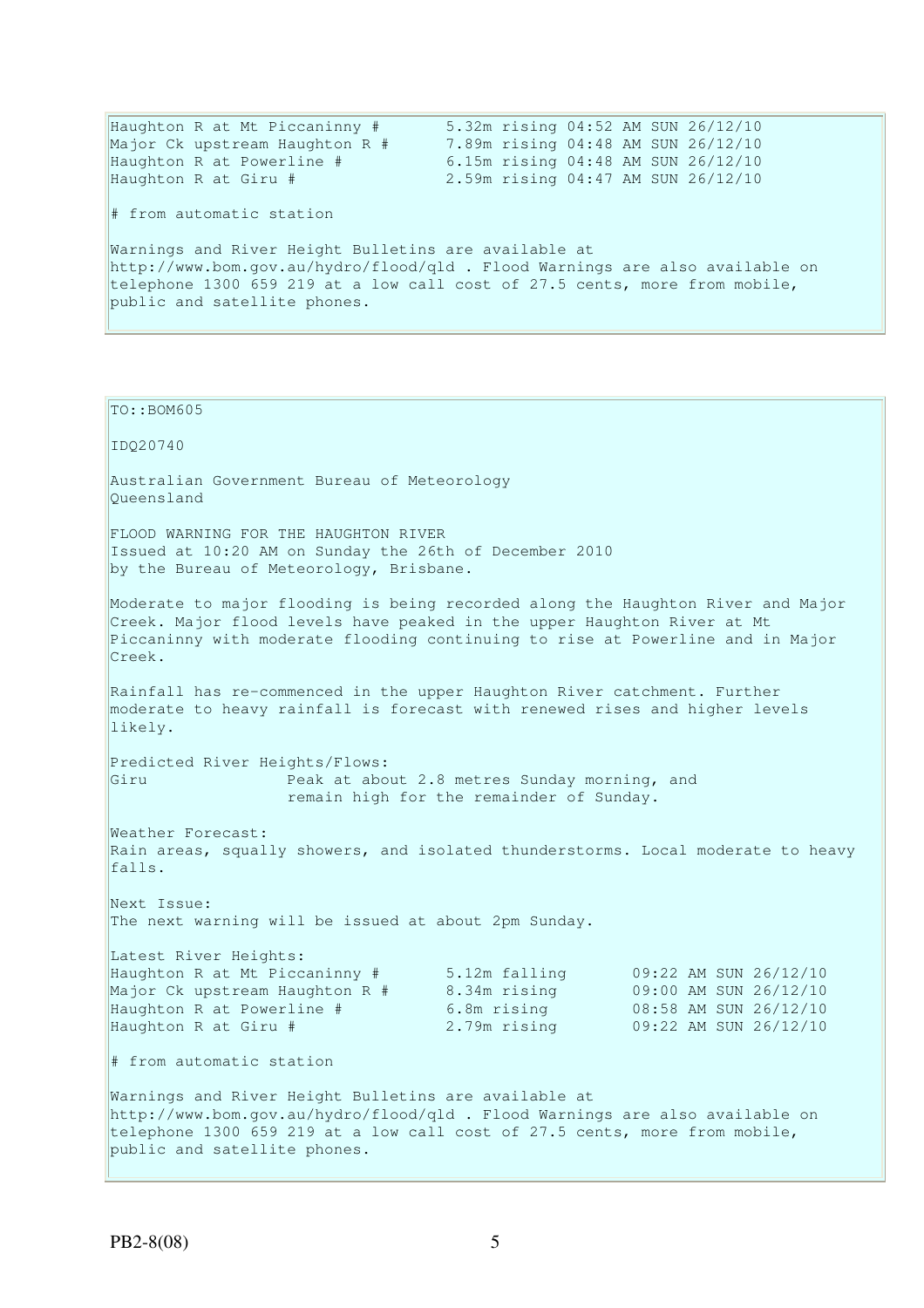$TO:$ : BOM605 IDQ20740 Australian Government Bureau of Meteorology Queensland FLOOD WARNING FOR THE HAUGHTON RIVER Issued at 2:26 PM on Sunday the 26th of December 2010 by the Bureau of Meteorology, Brisbane. Moderate to major flooding extends along the Haughton River from Mt Piccaninny to Giru and in Major Creek. Rainfall recorded during the last 6 hours in the upper reaches of the Haughton River catchment is producing some renewed rises at Mt Piccaninny. Major flood levels continue in the Haughton River at Giru. Some further small rises have been recorded during today but at this stage the level is expected to remain around 2.8 metres during Sunday. Further moderate to heavy falls are possible in the next 24 hours. Predicted River Heights/Flows: Giru Remain around 2.8 metres during Sunday. Weather Forecast: Rain areas, squally showers, and isolated thunderstorms. Local moderate to heavy falls. Next Issue: The next warning will be issued at about 8pm Sunday. Latest River Heights: Haughton R at Mt Piccaninny # 4.77m rising 01:25 PM SUN 26/12/10<br>Major Ck upstream Haughton R # 8.49m rising 11:39 AM SUN 26/12/10 Major Ck upstream Haughton R  $#$ Haughton R at Powerline # 6.9m falling 01:08 PM SUN 26/12/10 Haughton R at Giru # 2.84m rising 12:05 PM SUN 26/12/10 Haughton R at Giru 2.8m rising slowly 11:00 AM SUN 26/12/10 # from automatic station Warnings and River Height Bulletins are available at http://www.bom.gov.au/hydro/flood/qld . Flood Warnings are also available on telephone 1300 659 219 at a low call cost of 27.5 cents, more from mobile, public and satellite phones.

TO::BOM605 IDQ20740 Australian Government Bureau of Meteorology Queensland FLOOD WARNING FOR THE HAUGHTON RIVER Issued at 8:02 PM on Sunday the 26th of December 2010 by the Bureau of Meteorology, Brisbane. Moderate flooding extends along the Haughton River from Mt Piccaninny increasing to major flooding at Giru. Moderate flooding is easing on Major Creek.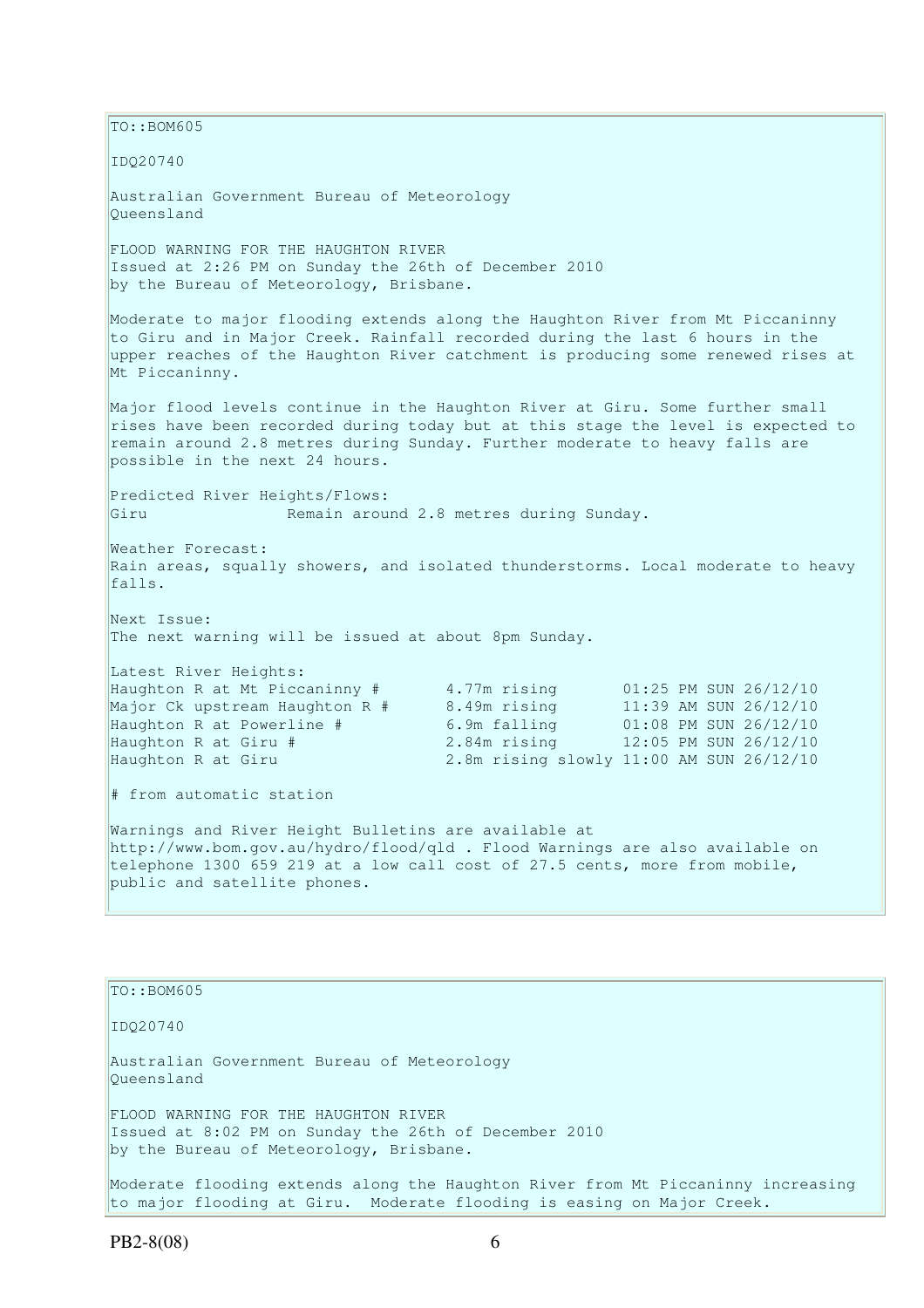Major flood levels at Giru are expected to continue overnight at around 2.8 metres then fall rapidly during Monday. Further showers and thunderstorms are forecast for the region but heavy falls are not expected. Predicted River Heights/Flows: Giru Remain around 2.8 metres overnight Sunday. Next Issue: The next warning will be issued at about 8am Monday. Latest River Heights: Haughton R at Mt Piccaninny \* 4.35m falling 07:55 PM SUN 26/12/10 Major Ck upstream Haughton R # 8.19m falling 06:47 PM SUN 26/12/10 Haughton R at Powerline # 6.75m rising 07:23 PM SUN 26/12/10 Haughton R at Giru # 2.79m steady 04:54 PM SUN 26/12/10 # \* denotes automatic station. Warnings and River Height Bulletins are available at http://www.bom.gov.au/hydro/flood/qld . Flood Warnings are also available on telephone 1300 659 219 at a low call cost of 27.5 cents, more from mobile, public and satellite phones.

```
IDQ20740 
Australian Government Bureau of Meteorology 
Queensland 
FLOOD WARNING FOR THE HAUGHTON RIVER 
Issued at 7:17 AM on Monday the 27th of December 2010 
by the Bureau of Meteorology, Brisbane.
Major flooding is easing in the Haughton River at Giru with minor flooding 
extending along the Haughton River between Mt Piccaninny and Powerline. Minor 
flooding is easing in Major Creek. 
Major flood levels at Giru are expected to continue easing during Monday. 
Further showers and thunderstorms are forecast for the region but heavy falls 
are not expected. 
Next Issue: 
The next warning will be issued at about 4pm Monday. 
Latest River Heights: 
Haughton R at Mt Piccaninny # 3.52m falling 07:04 AM MON 27/12/10<br>
Major Ck upstream Haughton R # 7.89m falling 06:43 AM MON 27/12/10<br>
Haughton R at Powerline # 5.50m falling 06:38 AM MON 27/12/10<br>
2.54m falling 06:36 A
Major Ck upstream Haughton R # 7.89m falling 06:43 AM MON 27/12/10 
Haughton R at Powerline # 5.50m falling 06:38 AM MON 27/12/10 
Hayof CA upocream nacyncon ...<br>
Haughton R at Powerline # 5.50m falling 06:38 AM MON 27/12/10<br>
Haughton R at Giru # 2.54m falling 06:36 AM MON 27/12/10
# from automatic station 
Warnings and River Height Bulletins are available at 
http://www.bom.gov.au/hydro/flood/qld . Flood Warnings are also available on 
telephone 1300 659 219 at a low call cost of 27.5 cents, more from mobile,
```

```
public and satellite phones.
```
TO::BOM605